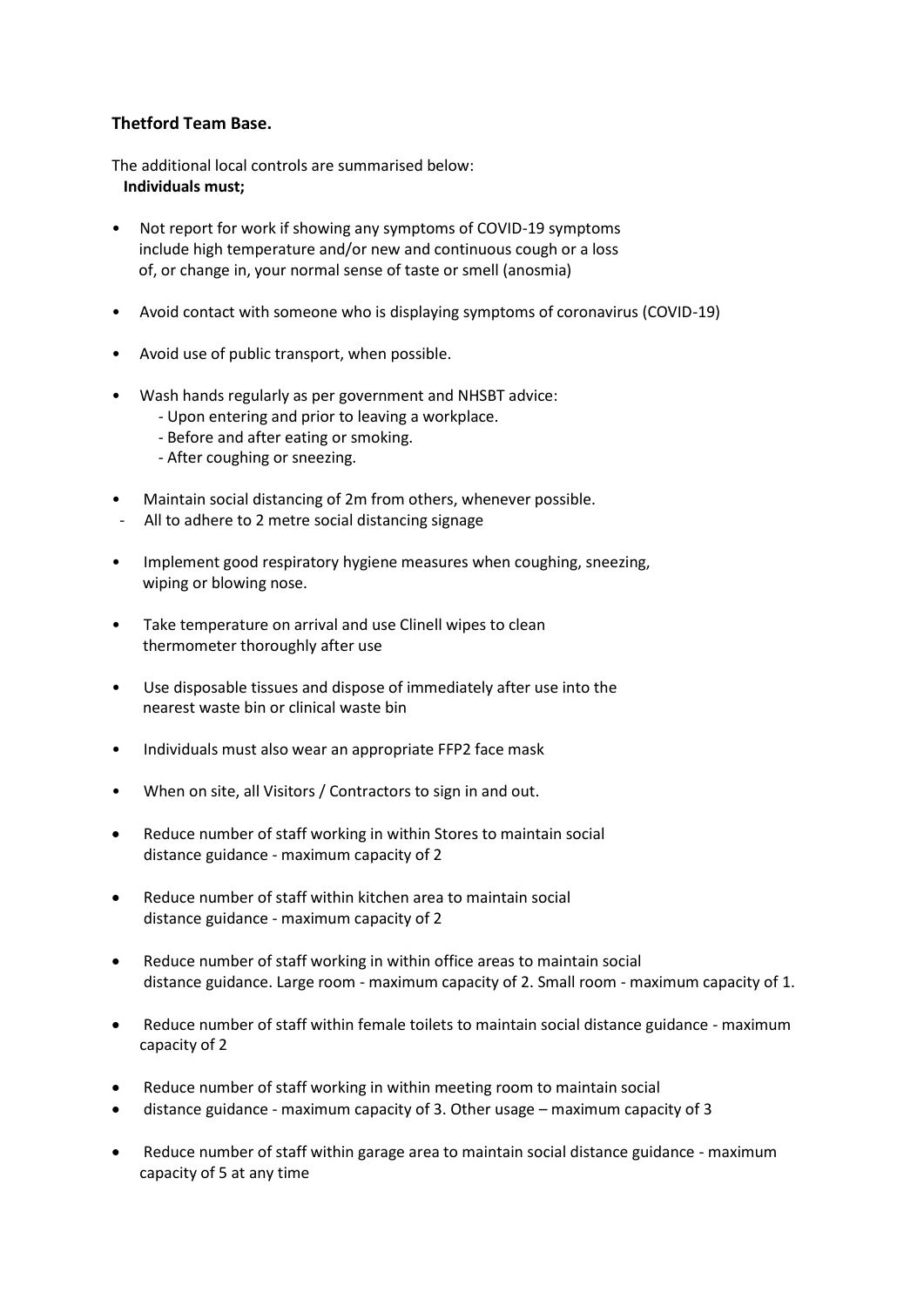- Team are by and large using their own vehicles for travel
- Minibus maximum capacity of 3, with PPE and windows open
- Lorry maximum capacity of 2, with PPE and windows open
- Ensure fresh air ventilation at all times
- Ensure all shared touchpoints, inclusive of door handles, printer control panel, keyboards are cleaned on a regular, daily basis. Cleaning equipment has made available in work areas; i.e. Clinell wipes, hand sanitizer
- Reduced number of meetings, but if held, reduced numbers attending, and strict social distancing must be maintained
- Encourage office-based individuals to work from home, wherever possible
- Workstation layout has been adjusted to accommodate social distancing guidance and avoid face to face working
- Increase ventilation within the shared office areas
- Rearrange areas to allow more space between workstations
- Variety of signs to remind staff about social distancing, wearing a face mask, increase ventilation and good hand washing techniques.
- Good housekeeping and hygiene to be maintained in the workplace.
- Daily communications to emphasise social distancing.
- Equipment moved or rearranged to create larger walkways to help with social distancing
- Individuals may use alternative work areas (i.e. small offices), that allow the individuals to work either in isolation or to maintain 2m social distancing.
- Lateral flow testing made available to all staff
- All face masks to be disposed of in clinical waste bins

## **Managers must;**

• Ensure these measures are implemented and maintained at all times.